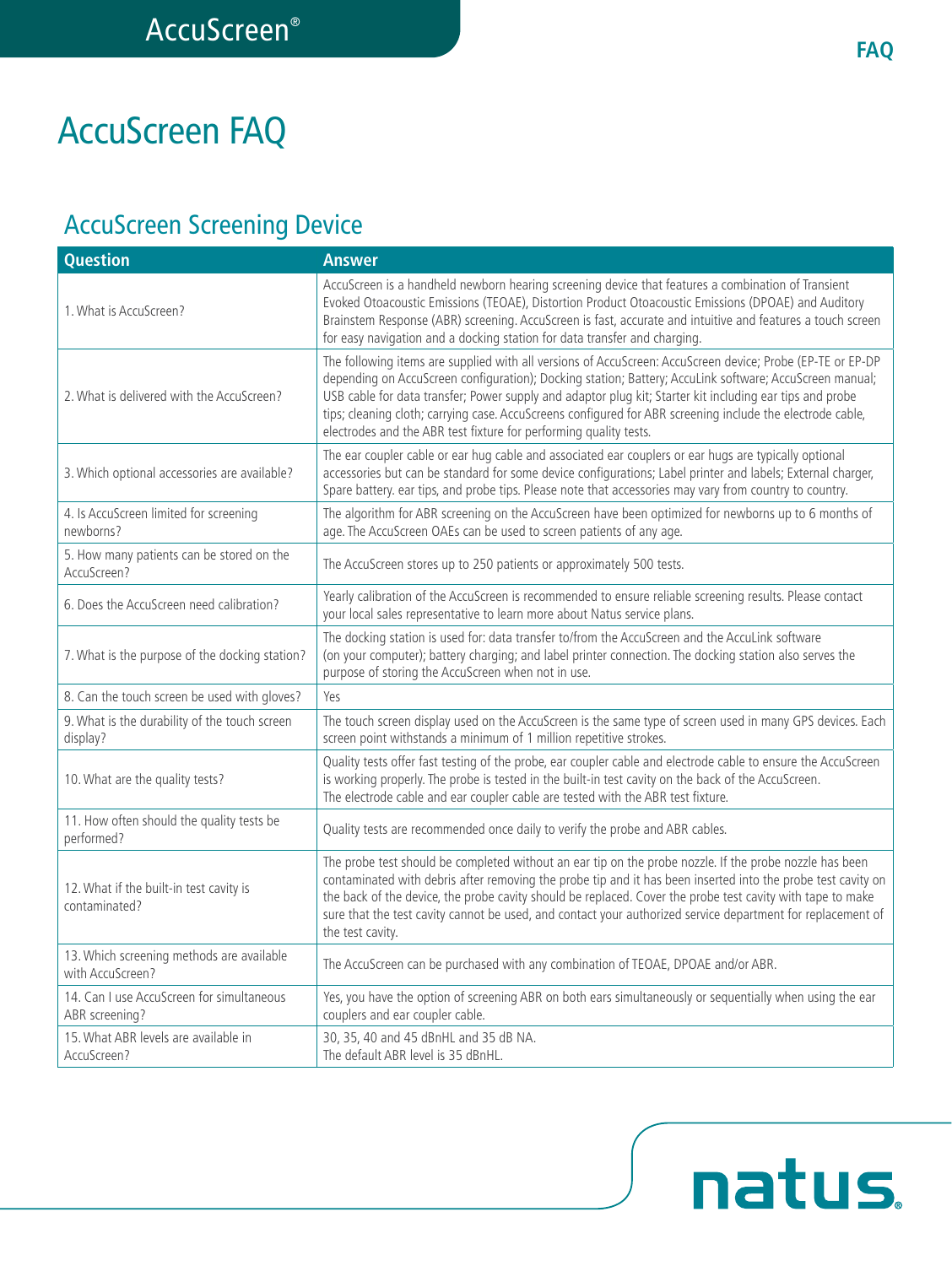# AccuScreen FAQ

## AccuScreen Screening Device

| <b>Question</b>                                                      | <b>Answer</b>                                                                                                                                                                                                                                                                                        |
|----------------------------------------------------------------------|------------------------------------------------------------------------------------------------------------------------------------------------------------------------------------------------------------------------------------------------------------------------------------------------------|
| 16. How do I add other ABR levels than the<br>default (35 dB)?       | Screening protocols are added to the AccuScreen via connection from the docking station to the AccuLink<br>Software on your computer.                                                                                                                                                                |
| 17. What is the stimulus level with TEOAE?                           | 70-84 dB SPL (45-60 dB HL). AccuScreen is self-calibrating depending on ear canal volume.                                                                                                                                                                                                            |
| 18. What is the frequency range with TEOAE?                          | $1.5 - 4.5$ kHz.                                                                                                                                                                                                                                                                                     |
| 19. What frequency range is covered with<br>DPOAE?                   | There are 21 different DPOAE protocols available for the AccuScreen, covering frequency ranges between<br>1.5 kHz and 6 kHz, and with several different selectable Pass/Refer criteria. For information about how to<br>add DPOAE protocols to your AccuScreen, please see the AccuLink user manual. |
| 20. How do I add other DPOAE protocols than<br>the default protocol? | Screening protocols are added to the AccuScreen via connection from the docking station to the AccuLink<br>Software on your computer.                                                                                                                                                                |

### AccuScreen Battery

| <b>Question</b>                         | <b>Answer</b>                                                                                                                                                                                                                                       |
|-----------------------------------------|-----------------------------------------------------------------------------------------------------------------------------------------------------------------------------------------------------------------------------------------------------|
| 21. What is the battery operating time? | When fully charged the AccuScreen battery lasts for 8 hours of continuous use<br>(based on a typical use scenario).                                                                                                                                 |
| 22. How is the battery charged?         | The AccuScreen battery automatically charges when the AccuScreen is placed in the docking station and<br>the docking station is plugged in. Screening is not possible during charging. An external battery charger is<br>available as an accessory. |

### AccuScreen Software

| <b>Question</b>                                                                  | <b>Answer</b>                                                                                                                                                                                                                                                                                                                                                                                                                                                                                                                                                                                                                                                                                                                                                                      |
|----------------------------------------------------------------------------------|------------------------------------------------------------------------------------------------------------------------------------------------------------------------------------------------------------------------------------------------------------------------------------------------------------------------------------------------------------------------------------------------------------------------------------------------------------------------------------------------------------------------------------------------------------------------------------------------------------------------------------------------------------------------------------------------------------------------------------------------------------------------------------|
| 23. Does the AccuScreen include software?                                        | Yes, the AccuLink software is included with the purchase of AccuScreen.                                                                                                                                                                                                                                                                                                                                                                                                                                                                                                                                                                                                                                                                                                            |
| 24. Which features does AccuLink software<br>provide?                            | AccuLink software allows users to define AccuScreen settings on their computer and transfer these settings<br>to the AccuScreen device when placed in the docking station. Patient lists can be sent from the computer to<br>the handheld screener and screening results can be transferred from the screener to the AccuLink Software.<br>User profiles and password management are defined within the AccuLink software. Choices of screening<br>protocols are also defined within the AccuLink software so that only the desired screening protocols are<br>availablefor use when screening babies. Comments and risk factor lists are maintained and managed in<br>AccuLink and a special mandatory field system is used to make sure all required patient details are entered |
| 25. Under the ABR and DPOAE configuration,<br>what does Basic and Enhanced mean? | prior to screening.<br>Basic and enhanced refer to access levels or permissions. A facility may choose to have more than one ABR<br>protocol available on their device. They can limit access by defining a protocol as enhanced. For example, a<br>35 dBnHL protocol would be categorized as a basic protocol and thus would be visible and available to all<br>screeners. A 45 dBnHL protocol would be categorized as enhanced and thus visible and available only to<br>screeners with administrative privileges. A screener's access level defines which protocols can be selected<br>for screening.                                                                                                                                                                           |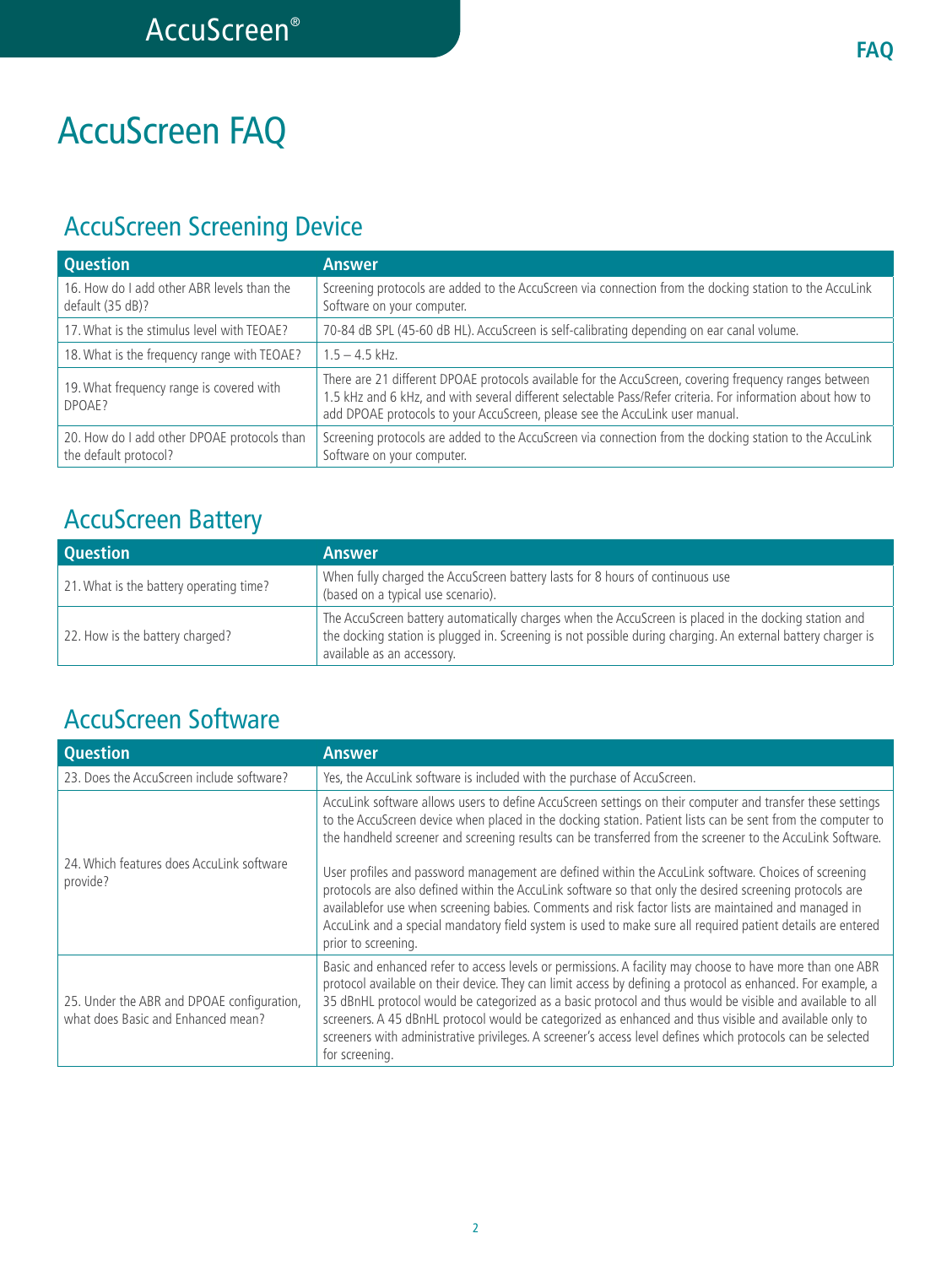# AccuScreen FAQ

### Printing with the AccuScreen / AccuLink

| <b>Question</b>                                       | <b>Answer</b>                                                                                                                                                                                                                                                                                                                                                                                                                                                                                                                                      |
|-------------------------------------------------------|----------------------------------------------------------------------------------------------------------------------------------------------------------------------------------------------------------------------------------------------------------------------------------------------------------------------------------------------------------------------------------------------------------------------------------------------------------------------------------------------------------------------------------------------------|
| 26. How do I print AccuScreen screening<br>results?   | The AccuLink software offers a number of basic and detailed reports that are printed on the printer<br>connected to the PC. Basic reports include patient demographics and screening results, whereas the<br>detailed reports include more information about the screening results, stimulus, calibration and conditions.<br>The optional label printer prints results directly from the docking station. Information on the label includes<br>basic patient details and screening results. The AccuLink software is not used for printing labels. |
| 27. Is the label printer supplied with<br>AccuScreen? | The label printer is an optional accessory.                                                                                                                                                                                                                                                                                                                                                                                                                                                                                                        |

#### AccuScreen Probe

| <b>Question</b>                                                        | <b>Answer</b>                                                                                                                                                                                                                                                                                                                                                                                                                                                                            |
|------------------------------------------------------------------------|------------------------------------------------------------------------------------------------------------------------------------------------------------------------------------------------------------------------------------------------------------------------------------------------------------------------------------------------------------------------------------------------------------------------------------------------------------------------------------------|
| 28. Is it possible to screen with OAE and ABR<br>using the same probe? | Yes.                                                                                                                                                                                                                                                                                                                                                                                                                                                                                     |
| 29. How should the probe be placed in the<br>baby's ear?               | The probe can be inserted with the probe cable pointing either upwards or downwards, depending on<br>which direction fits best.                                                                                                                                                                                                                                                                                                                                                          |
| 30. How is the probe fitted properly?                                  | To fit the probe, gently pull the pinna slightly down and insert the probe in the ear canal, twisting the probe<br>slightly as you insert it.<br>NEVER insert the probe without an ear tip fitted on the probe tip.                                                                                                                                                                                                                                                                      |
| 31. How should the probe tip be cleaned?                               | Always cover the probe tip with an appropriately sized disposable ear tip before screening. After screening,<br>remove and dispose of the ear tip. Check the sound channels in the probe tip after every screening to<br>ensure there is no debris or blockage. The probe tip can be removed and cleaned with the probe cleaning<br>wire. If necessary, disinfect the probe tip using an approved disinfectant and ensure the probe is completely<br>dry before placing it on the probe. |

### AccuScreen Ear Couplers and Ear Coupler Cable

| <b>Question</b>                                                  | <b>Answer</b>                                                                                                                                       |
|------------------------------------------------------------------|-----------------------------------------------------------------------------------------------------------------------------------------------------|
| 32. Can I use ear couplers for ABR screening?                    | Yes, the ABR stimulus can be delivered with ear couplers, ear hugs or the probe.                                                                    |
| 33. Why are the transducers on the ear coupler<br>cable colored? | The color of the transducer identifies the ear being screened. Red on the right ear and blue on the left ear.                                       |
| 34. Can the transducers be placed directly in<br>the ear canal?  | NO. The red and blue transducers SHOULD NEVER be placed in the ear canal. They are to be used only with<br>the AccuScreen ear couplers or ear hugs. |
| 35. How should the ear couplers be placed on<br>the baby?        | Ensure the ear coupler completely encases/surrounds the ear and the adhesive is firmly attached to the skin<br>at all points.                       |